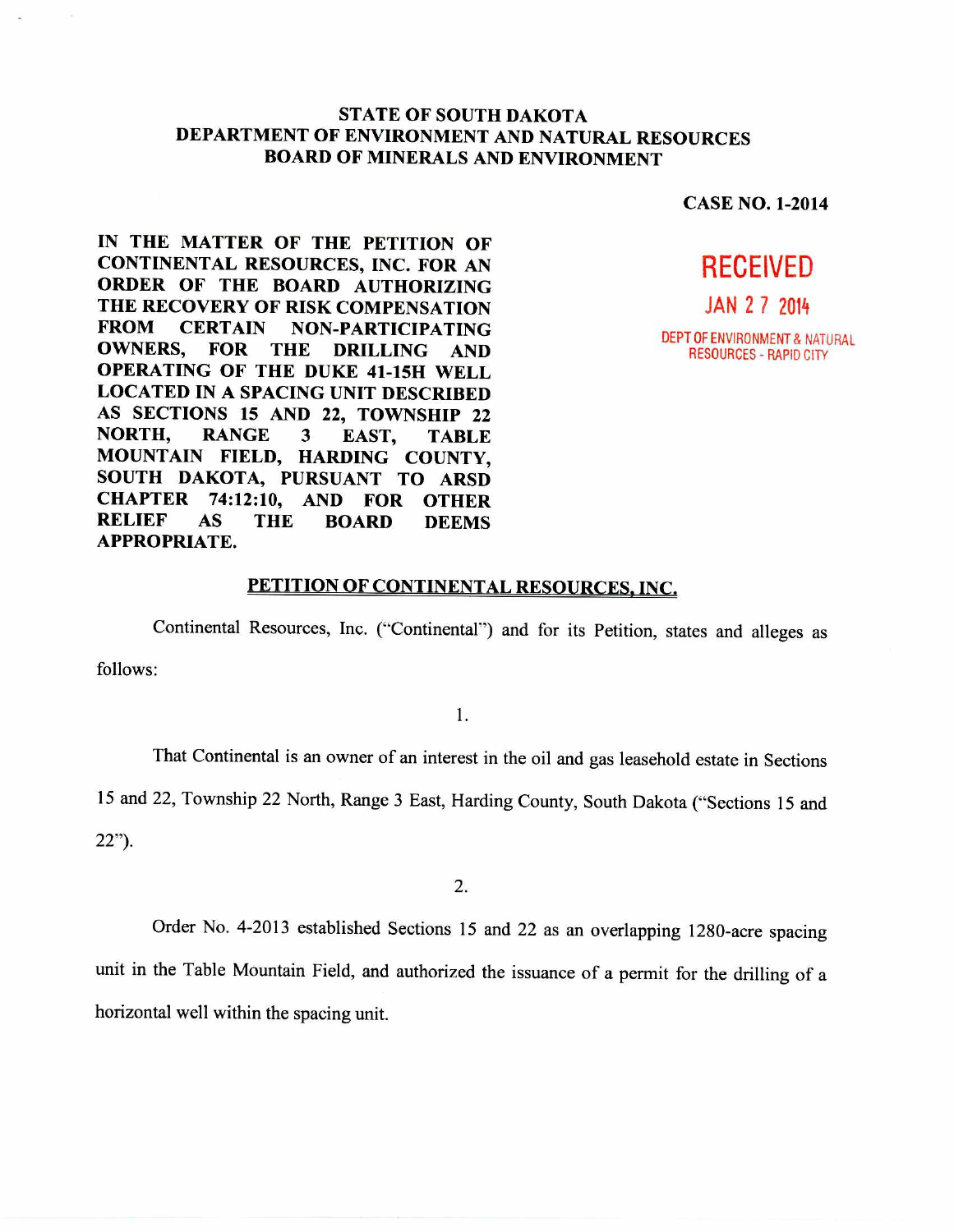3.

That Sections 15 and 22 constitute the spacing unit for the Duke 41-15H well, a/k/a the Duke Federal 41-15H well, in the Table Mountain Field.

4.

The Department of Environment and Natural Resources issued a permit to drill the Duke 41-15H well as a horizontal well on July 31, 2013. Drilling of the Duke 41-15H well commenced on December 11, 2013.

5.

Order No. 21-13, dated August 19, 2013, pooled all interests in the spacing unit for the Table Mountain Field described as Sections 15 and 22, designated Continental as the operator of the Duke 41-15H well, and recognized Continental's right to submit further application to the Board requesting recovery of risk compensation from any non-participating owners as provided for by SDCL Ch. 45-9 and ARSD Ch. 74:12:10.

6.

The Duke 41-15H has not been completed.

7.

That ARSD 74:12:10:01 provides for the recovery of risk compensation from any owner who elects not to participate in the risk and cost of drilling and operating a well in an established spacing unit.

8.

That ARSD 74:12:10:02 provides if the nonparticipating owner's interest in the spacing unit is derived from a lease or other contract for development, the risk compensation is twohundred percent of the nonparticipating owner's share of the reasonable actual costs of drilling,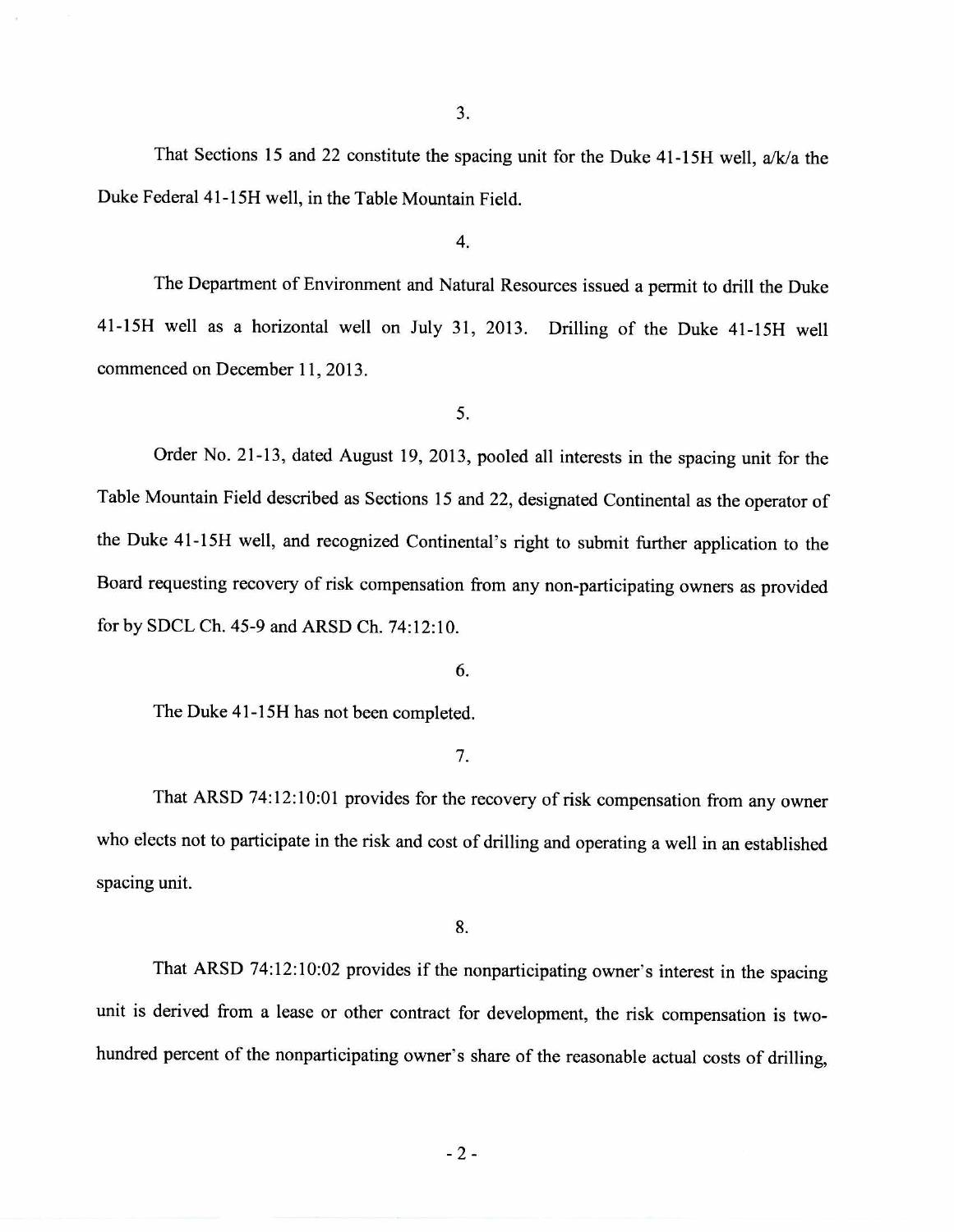reworking, side-tracking, deepening, plugging back, testing, completing and recompleting the well and the costs of newly acquired equipment in the well including the wellhead connection.

9.

That ARSD 74:12:10:03 provides if the nonparticipating owner's interest in the spacing unit is not subject to a lease or other contract for development, the risk compensation is onehundred percent of the nonparticipating owner's share of the reasonable actual costs of drilling, reworking, side-tracking, deepening, plugging back, testing, completing and recompleting the well and the costs of newly acquired equipment in the well including the wellhead connection.

10.

That a well proposal for the Duke 41-15H well was forwarded to Pat Taylor and he failed to respond to said well proposal.

11.

That the interests of the above-referenced owner are leasehold.

### 12.

That the Duke 41-15H well was spud on or about December 11, 2013.

#### 13.

That Continental therefore requests that the Board enter an order authorizing the recovery of risk compensation from the non-participating owners described above, as provided by ARSD Chapter 74:12:10, for the drilling and operating of the Duke 41-15H well located in a spacing unit described as Sections 15 and 22, Township 22 North, Range 3 East, Harding County, South Dakota, and such other and further relief as is appropriate.